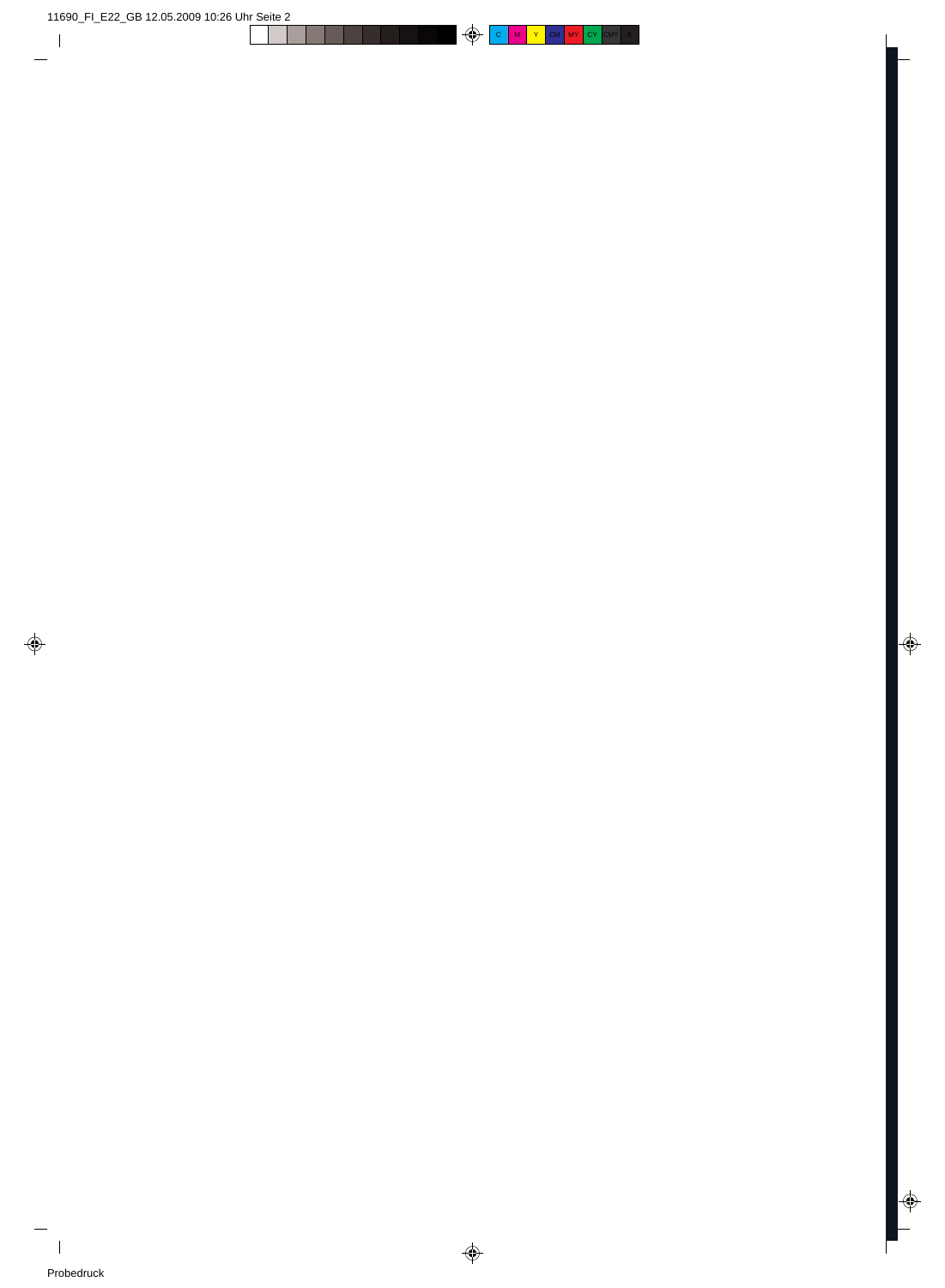Award-winning design:<br>The Gira E22 switch range has been presented the iF award and<br>the 2007 red dot award for high design quality. The Gira E22 switch range has been presented the iF award and the 2007 red dot award for high design quality.Award-winning design: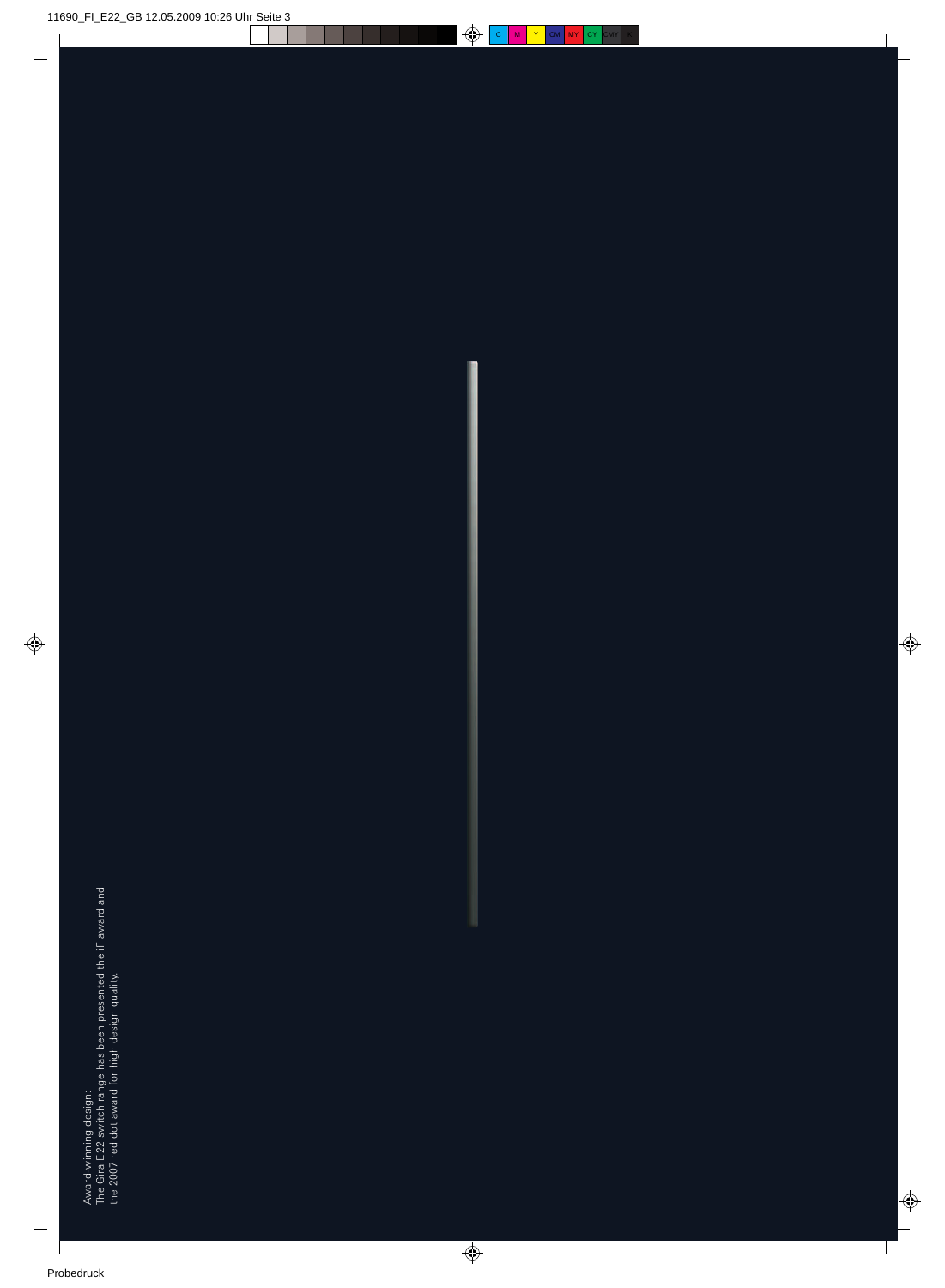

Gira E22 Stainless Steel,<br>push button sensors from the Gira Instabus KNX/EIB system push button sensors from the Gira Instabus KNX/EIB systemGira E 22 Stainless Steel,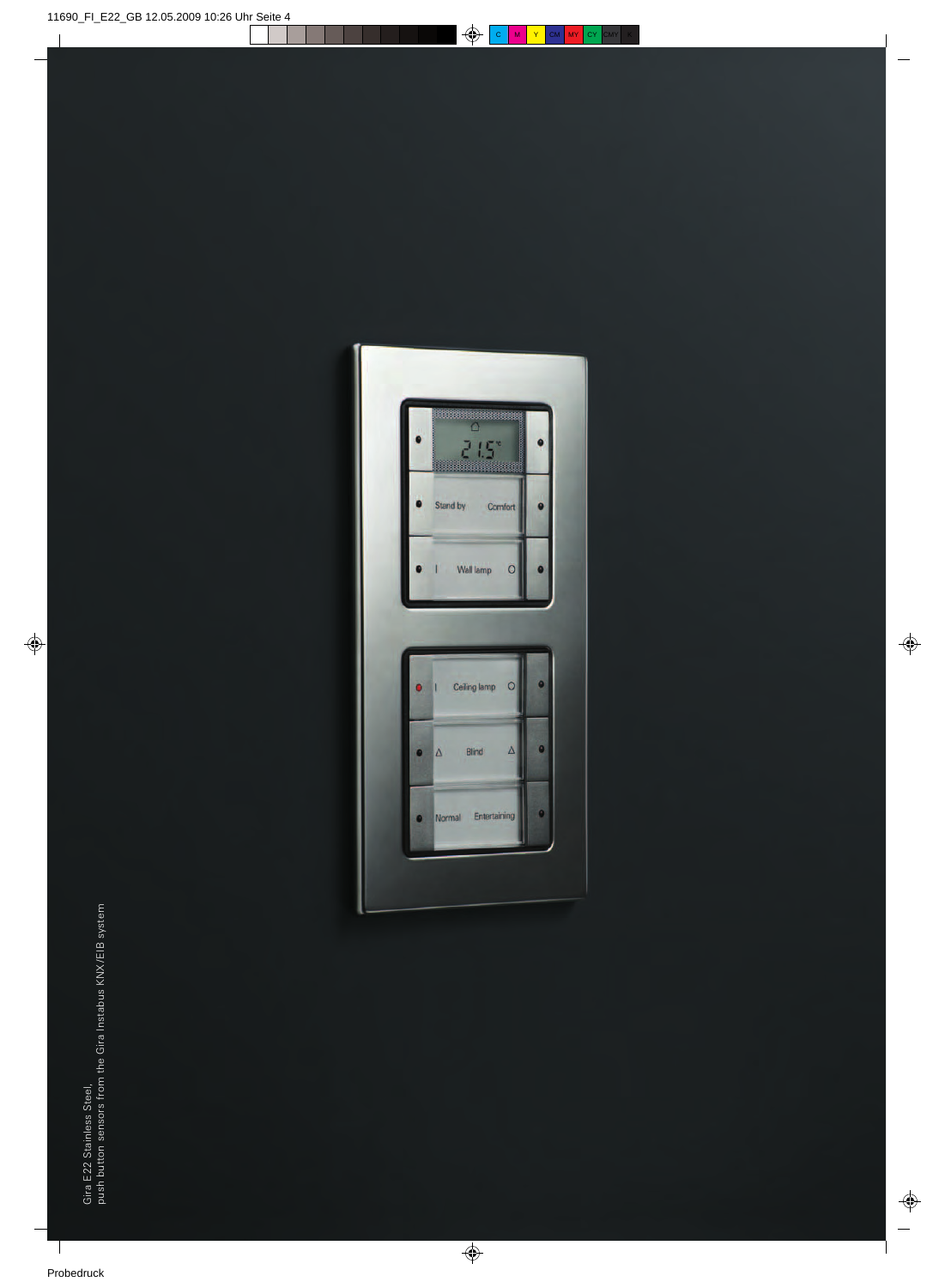#### Gira E 22 Stainless Steel

Design Phoenix Design, Stuttgart/ Gira Design Team, Radevormwald

> Inserts from the previous Series 20 and Series 21 Stainless Steel range



Materials Stainless steel X5 CrNi 1812, high alloyed, rust-proof, matt surface

#### Dimensions

1-gang L 90.6 x W 90.6 mm 2-gang L 161.8 x W 90.6 mm 3-gang L 233.0 x W 90.6 mm 4-gang L 304.2 x W 90.6 mm 5-gang L 375.4 x W 90.6 mm 01 02

flat on the wall Using a special device box, the 1-gang to 4-gang frame versions of the Gira E 22 switch range can be installed flat on the wall. For hollow-wall installation, the E 22 device box [01] can be recessed directly in the wall. For flushmounting in masonry, the E 22 device box is inserted into an E 22 flush-mounted box [02] and both are then placed in the wall.

Gira E22 Stainless Steel,

Gira E 22 Stainless Steel Gira E 22 can also be fitted in a 58 mm flush-mounting box as standard.

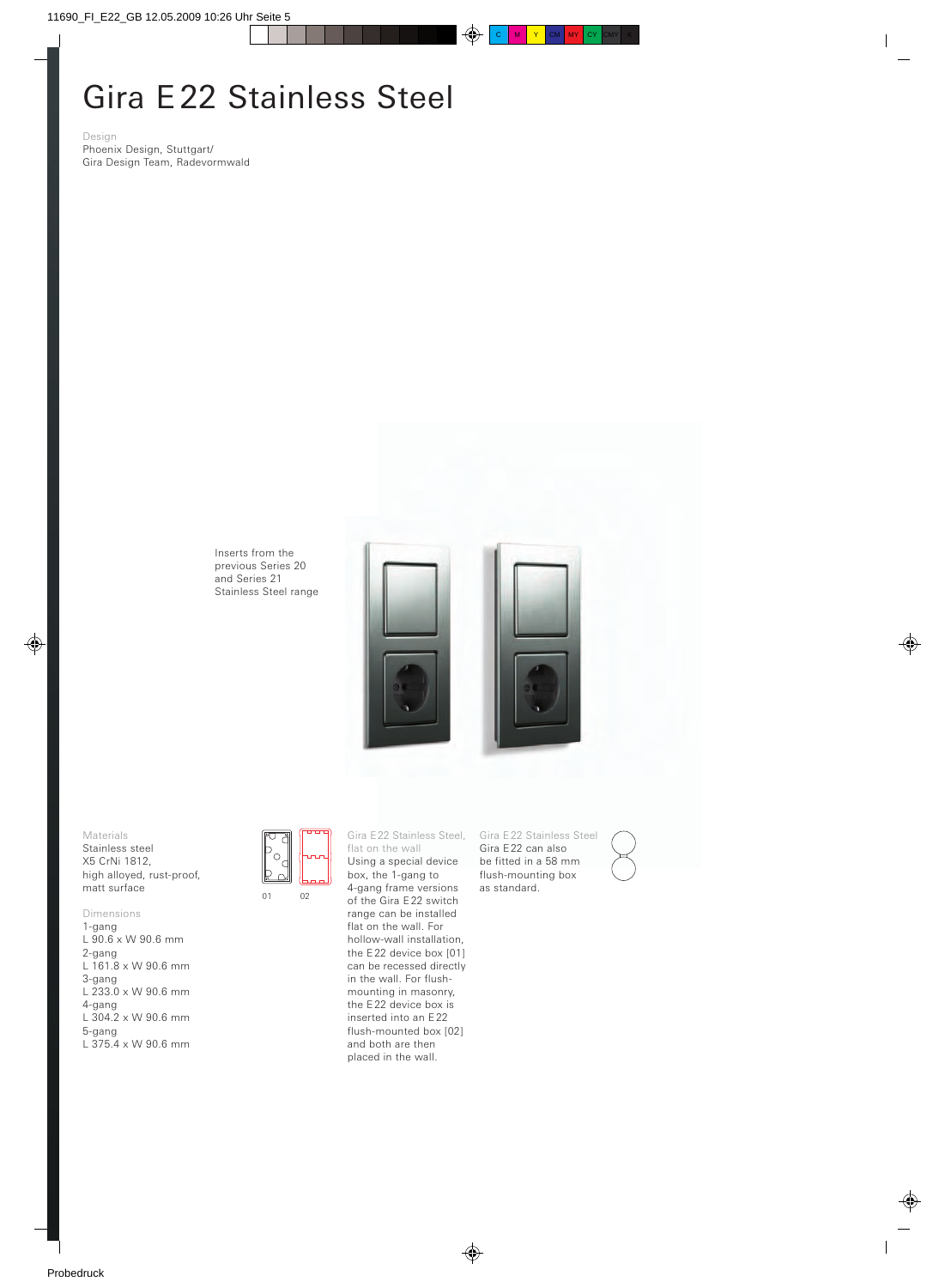

Gira E22 Aluminium,<br>home station Gira E 22 Aluminium, home station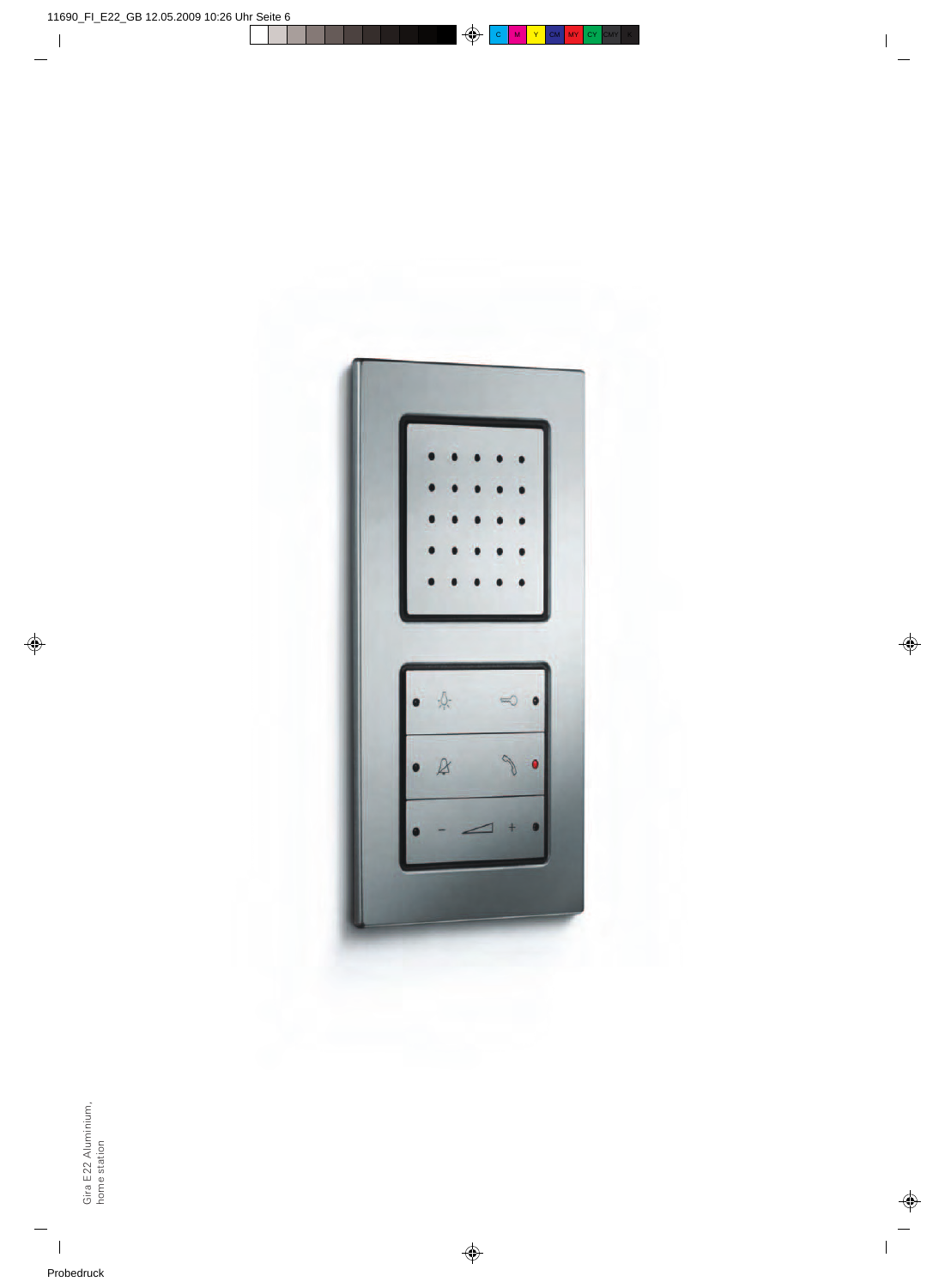#### Gira E 22 Aluminium

Design Phoenix Design, Stuttgart/ Gira Design Team, Radevormwald



Materials Aluminium E1 EV1, ground, anodised, matt

Dimensions 1-gang L 90.6 x W 90.6 mm 2-gang L 161.8 x W 90.6 mm 3-gang L 233.0 x W 90.6 mm 4-gang L 304.2 x W 90.6 mm 5-gang

L 375.4 x W 90.6 mm

01 02

Gira E 22 Aluminium, flat on the wall Using a special device box, the 1-gang to 4-gang frame versions of the Gira E 22 switch range can be installed flat on the wall. For hollow-wall installation, the E22 device box [01] can be recessed directly in the wall. For flushmounting in masonry, the E 22 device box is inserted into an E 22 flush-mounted box [02] and both are then placed in the wall.

Gira E 22 Aluminium Gira E 22 can also be fitted in a 58 mm flush-mounting box as standard.

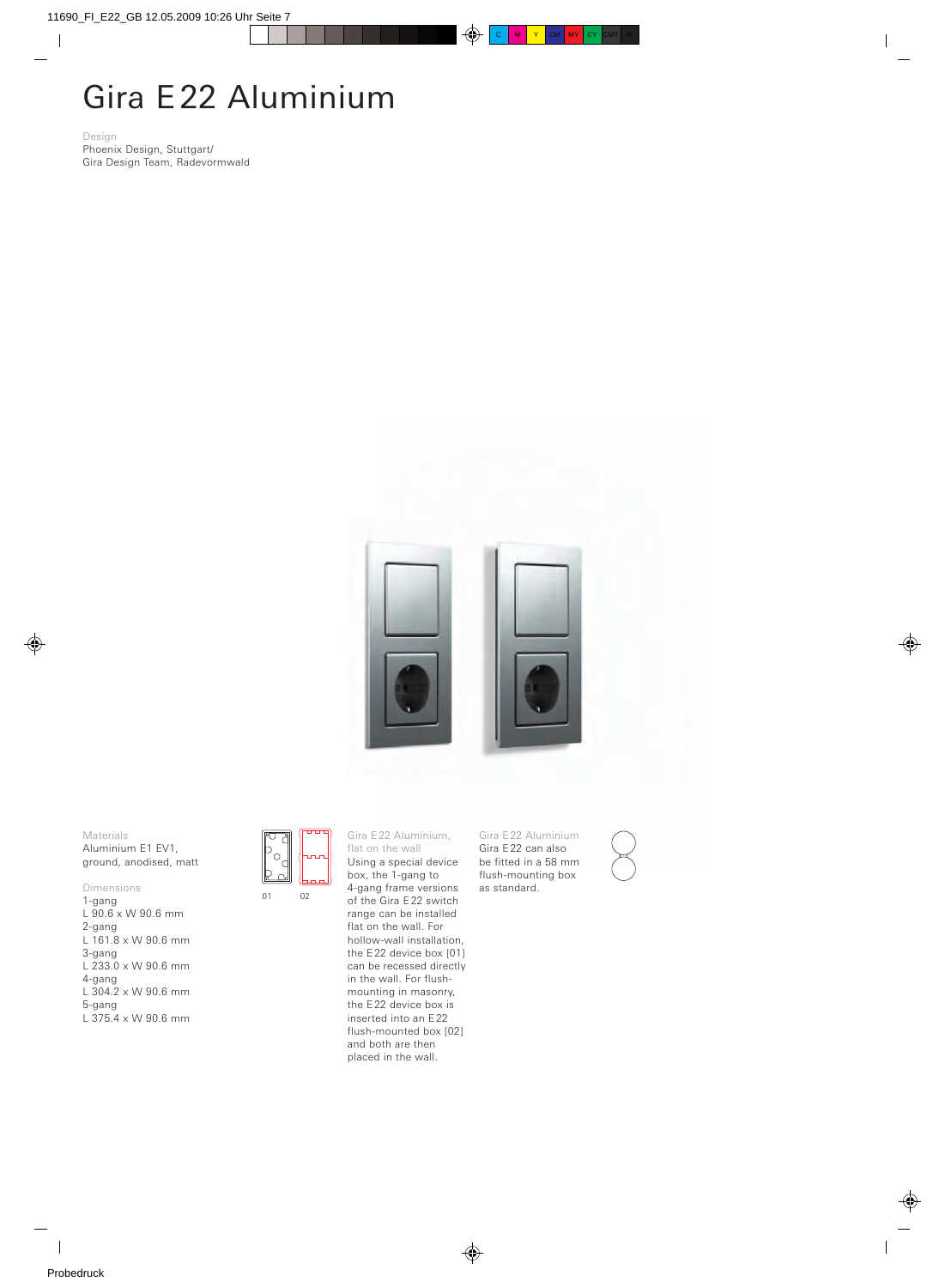Gira E22 Thermoplastic, pure white glossy,<br>2-gang combination, control push switch with<br>vertical rocker/SCHUKO socket outlet 2-gang combination, control push switch with Gira E 22 Thermoplastic, pure white glossy, vertical rocker/SCHUKO socket outlet

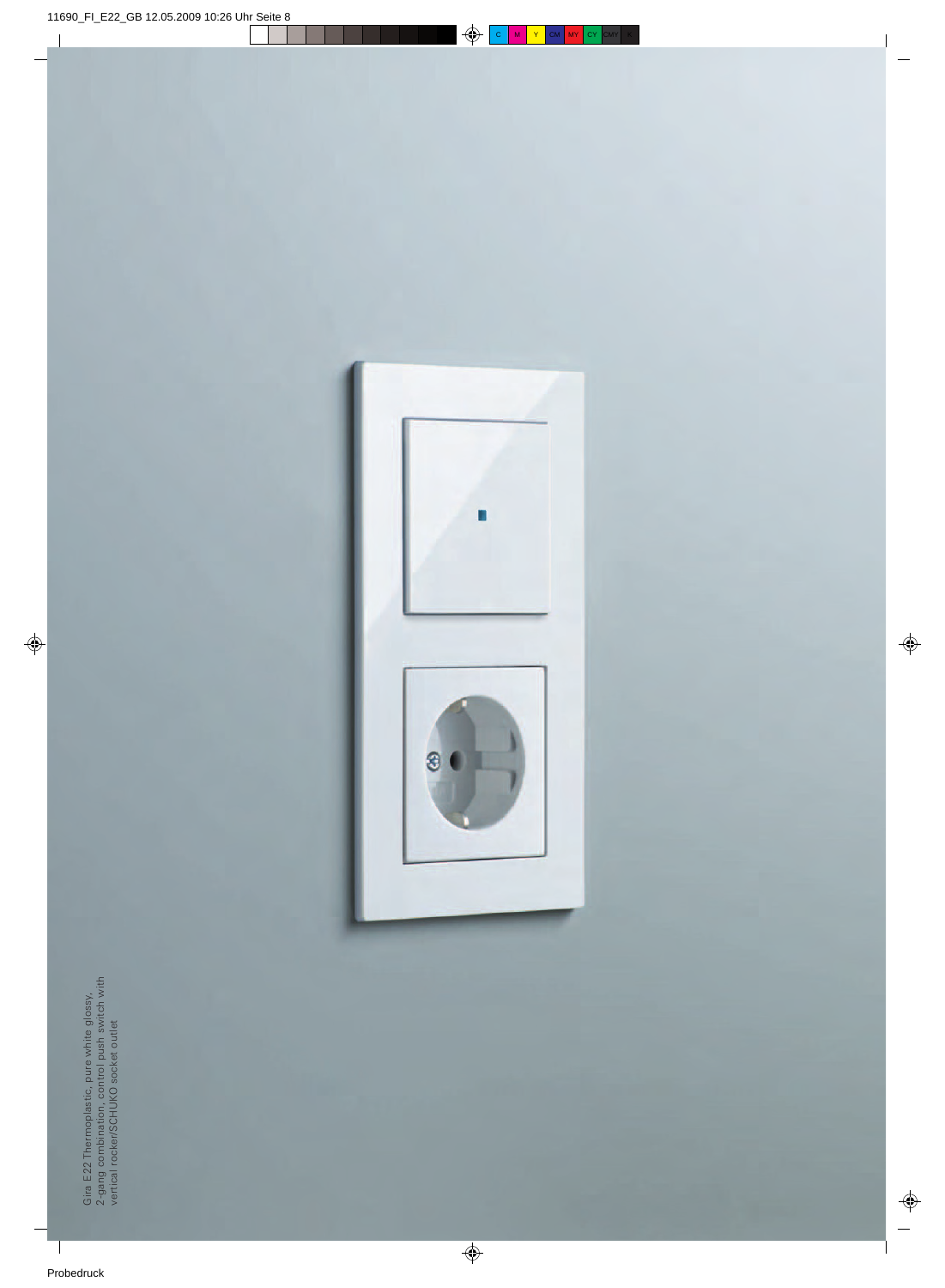## Gira E 22 Thermoplastic

Design Phoenix Design, Stuttgart/ Gira Design Team, Radevormwald

> Inserts in pure white glossy from System 55



Materials

Thermoplastic, pure white glossy, shockresistant and shatterproof, halogen-free, UV-resistant

#### Dimensions

1-gang L 87.8 x W 87.8 mm 2-gang L 158.9 x W 87.8 mm 3-gang L 230.4 x W 87.8 mm 4-gang L 301.7 x W 87.8 mm 5-gang L 373.0 x W 87.8 mm



Gira E22 Thermoplastic, flat on the wall Using a special device box, the 1-gang to 4-gang frame versions of the Gira E 22 switch range can be installed flat on the wall. For hollow-wall installation, the E 22 device box [01] can be recessed directly in the wall. For flushmounting in masonry, the E 22 device box is inserted into an E 22 flush-mounted box [02] and both are then placed in the wall.

Gira E 22 Thermoplastic Gira E 22 can also be fitted in a 58 mm flush-mounting box as standard.

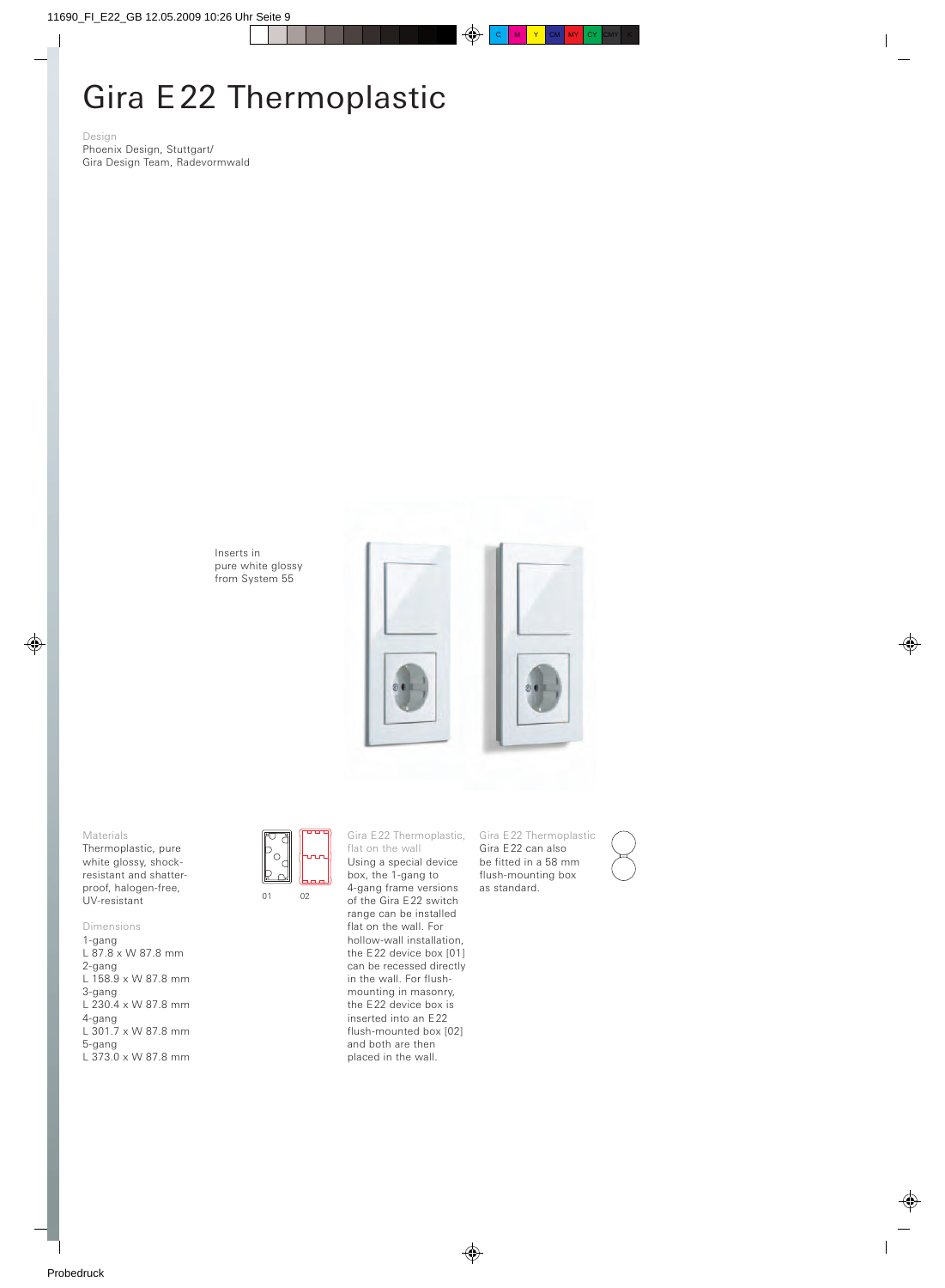#### Gira E 22 materials

Examples of prices Gira E 22, 2-gang combination

Push button switch with vertical rocker/ SCHUKO socket outlet

|                 |     | flat on<br>the wall |
|-----------------|-----|---------------------|
| Stainless Steel | 100 | 107                 |
| Aluminium       | 100 | 107                 |
| Thermoplastic   | 49  | 53                  |

Index information based on installation in hollow wall



Stainless Steel **Aluminium** Thermoplastic





One product line. Two types of installation. Three materials. The Gira E 22 switch range is available in the real materials stainless steel and aluminium, as well as in thermoplastic, pure white glossy. As a result, it opens up the possibility of completely equipping a building with one and the same design while differentiating according to value.

All functions of the switch range are available in all three materials and can be installed in the 58 mm flush-mounted box as standard. Using a special device box, the 1-gang to 4-gang frame versions can be installed flat on the wall.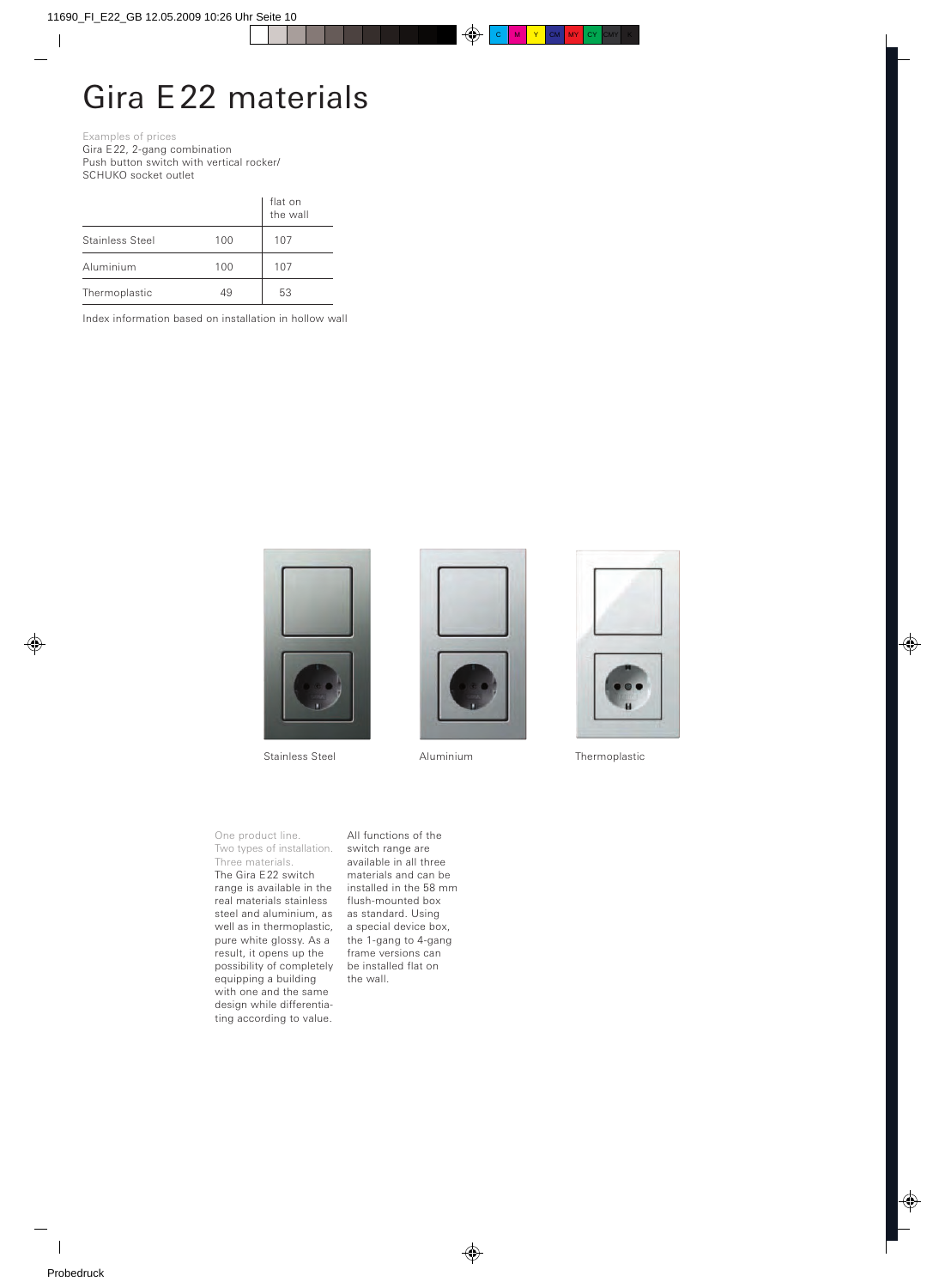#### Gira E 22 product line

Door communication Keyless In Switching, pressing, dimming Instabus KNX/EIB Radio bus Blind controller Air-conditioning and heating control Orientation and illumination Information Audio systems Data connection technology Socket outlets International systems

Product line With its large assortment depth, Gira E 22 meets the demanding requirements of intelligent building management. The switch range includes over 230 functions, including operating units for music control, numerous functions for the Gira Instabus KNX/EIB system, the Gira radio bus system as well as home stations from the Gira door communication system.

All functions are available in stainless steel, aluminium and thermoplastic [pure white glossy] and can be installed both flat on the wall and in the 58 mm flush-mounted box as standard. A few exceptions: with flat installation, some Gira products are not able to fit flush with the frame because of construction design. Examples of this are the hygrostat, the radio room temperature sensor, the info-display and the surface-mounted home station.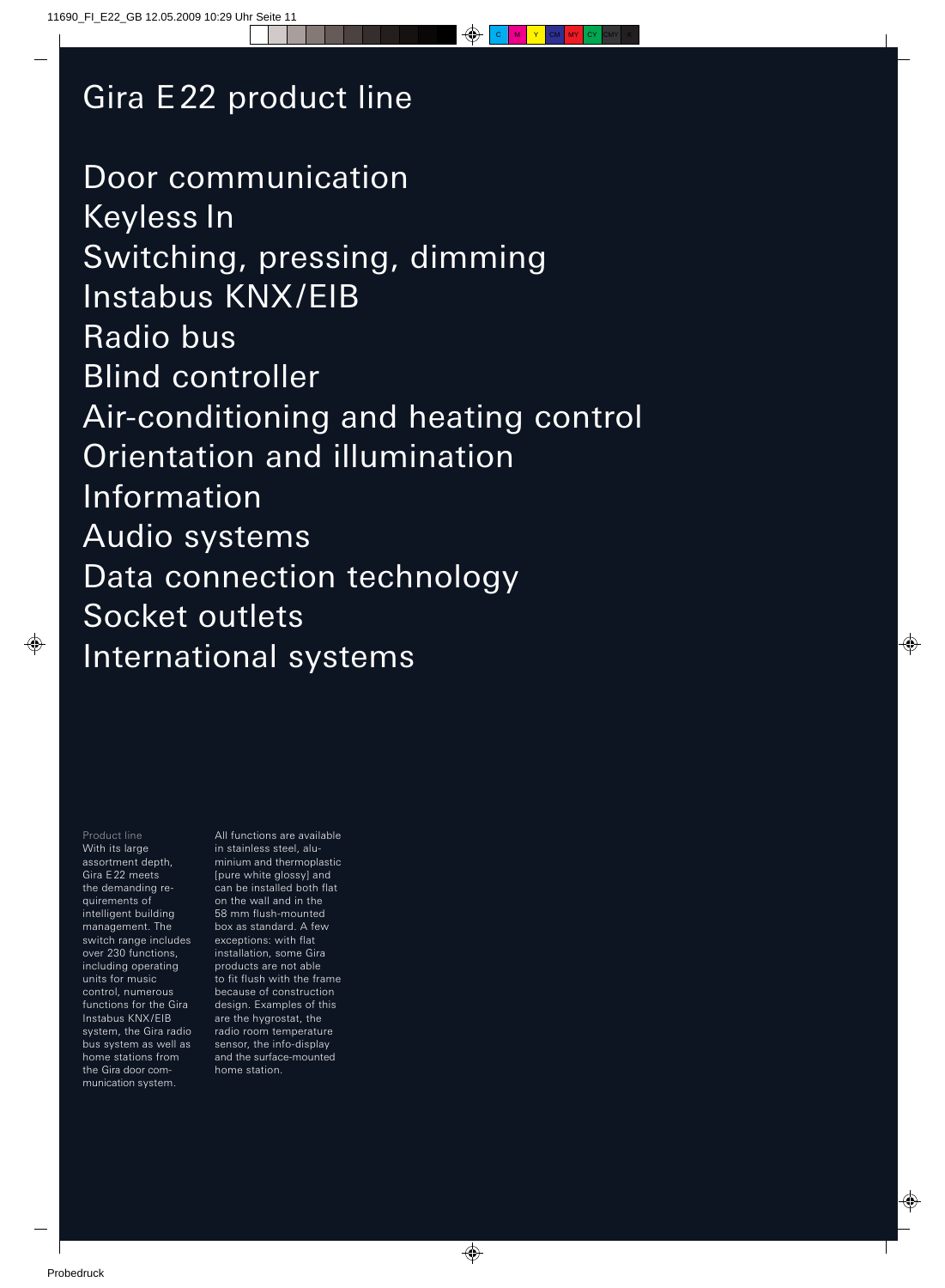

Gira E22 Aluminium,<br>LED orientation light with pictogram LED orientation light with pictogramGira E 22 Aluminium,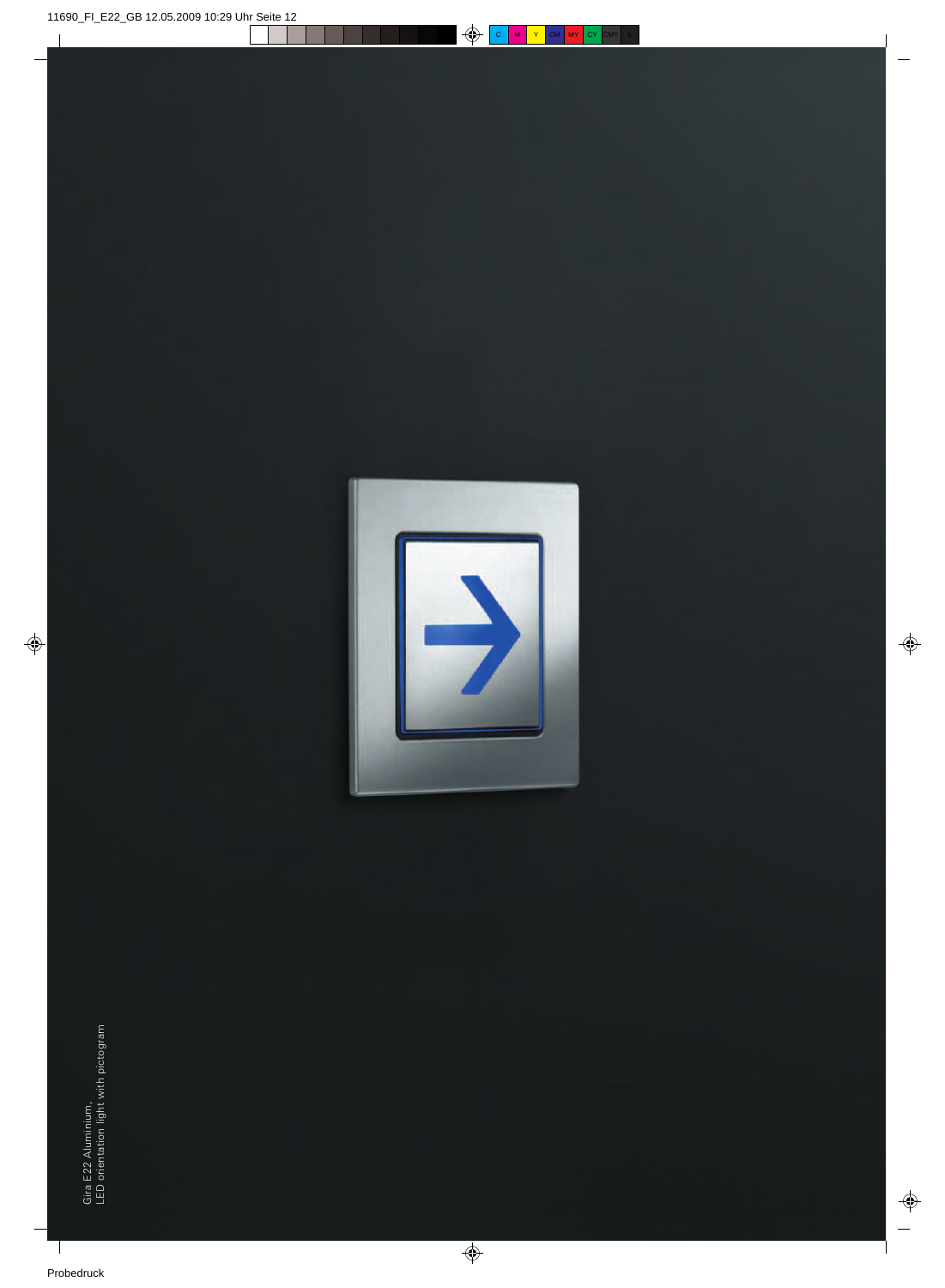Gira door communication system



Surface-mounted home station video



Surface-mounted home station



Surface-mounted gong



Home station with TFT colour display



Home station



Home station with receiver

Gira Keyless In



Keypad Transponder Fingerprint

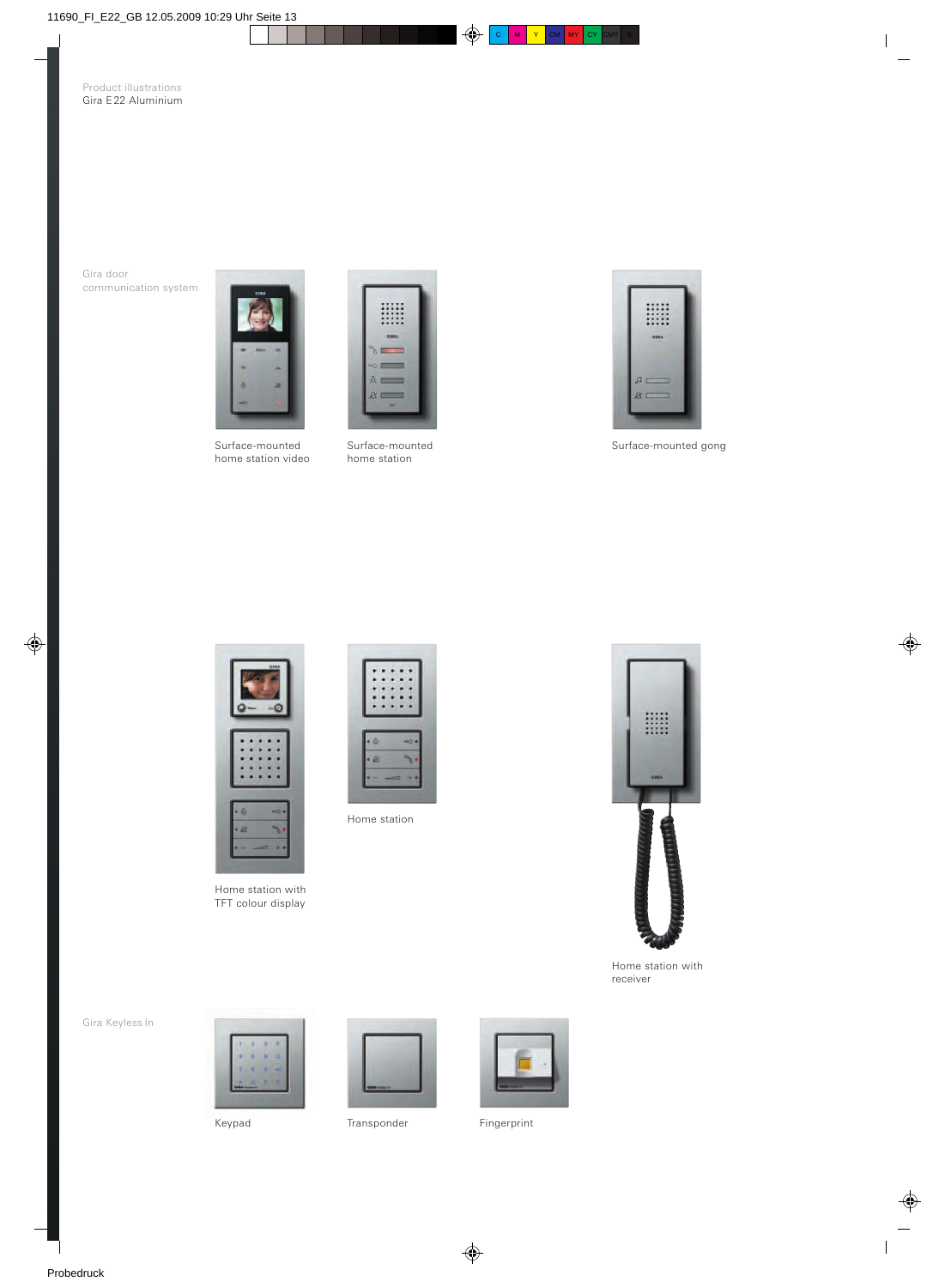Switching, pressing, dimming





Rocker switch Rocker switch with inscription space



Push switch with vertical rocker



Control push switch with LED illumination insert



Push button sensor 2, 1-gang





Touchdimmer Universal Series touchdimmer Touchdimmer



capacitive



rotary dimmer

Gira Instabus KNX/EIB



Push button sensor 2plus, 5-gang



Push button sensor 2, 1-gang



Info-Display 2 Continuous



regulator

Gira Radio bus





Radio dimmer **Radio control button** Room temperature **Push button** with sensor evaluation



Room temperature sensor



sensor 2, 3-gang with radio wall transmitter insert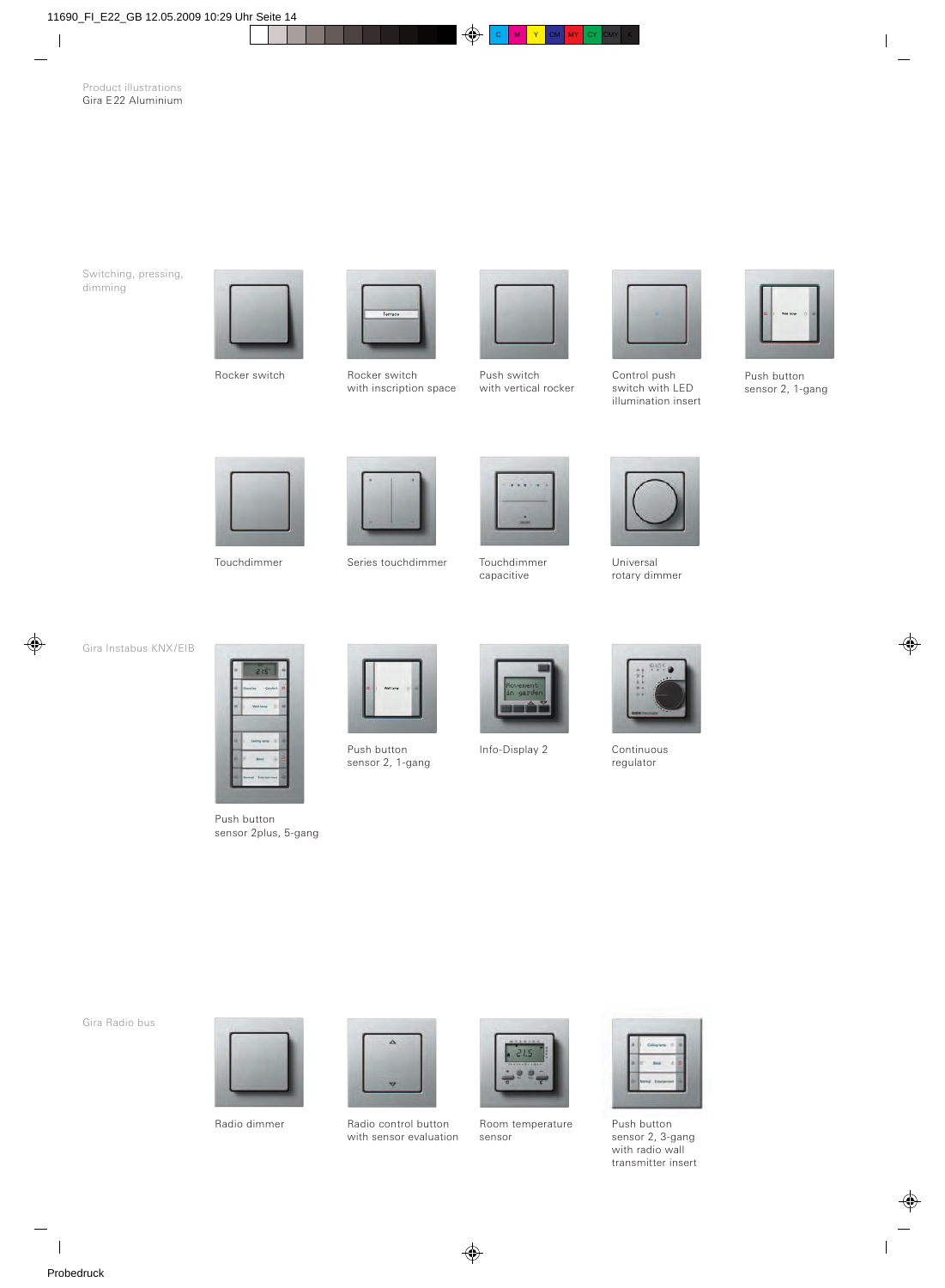#### Blind controller



Blind control button Blind series switch Electronic blind Blind switch





Electronic blind controller easy



with knob



Key switch, 2-pole

Air-conditioning/ heating control



temperature sensor



Radio room Continuous regulator Hygrostat Chiect regulator Object regulator





Illumination and orientation



LED orientation light with pictogram



LED orientation light with pictogram



LED orientation light with pictogram



LED orientation light with pictogram



LED orientation light with pictogram



LED signal light red/green





LED orientation light with slat element

The light colours white, blue, red, green and orange can be set on the Gira LED orientation lights. In addition, continuous running through the entire spectrum of colours is possible, and any desired colour can be saved here. The brightness can also be controlled individually.



SCHUKO socket outlet with LED orientation light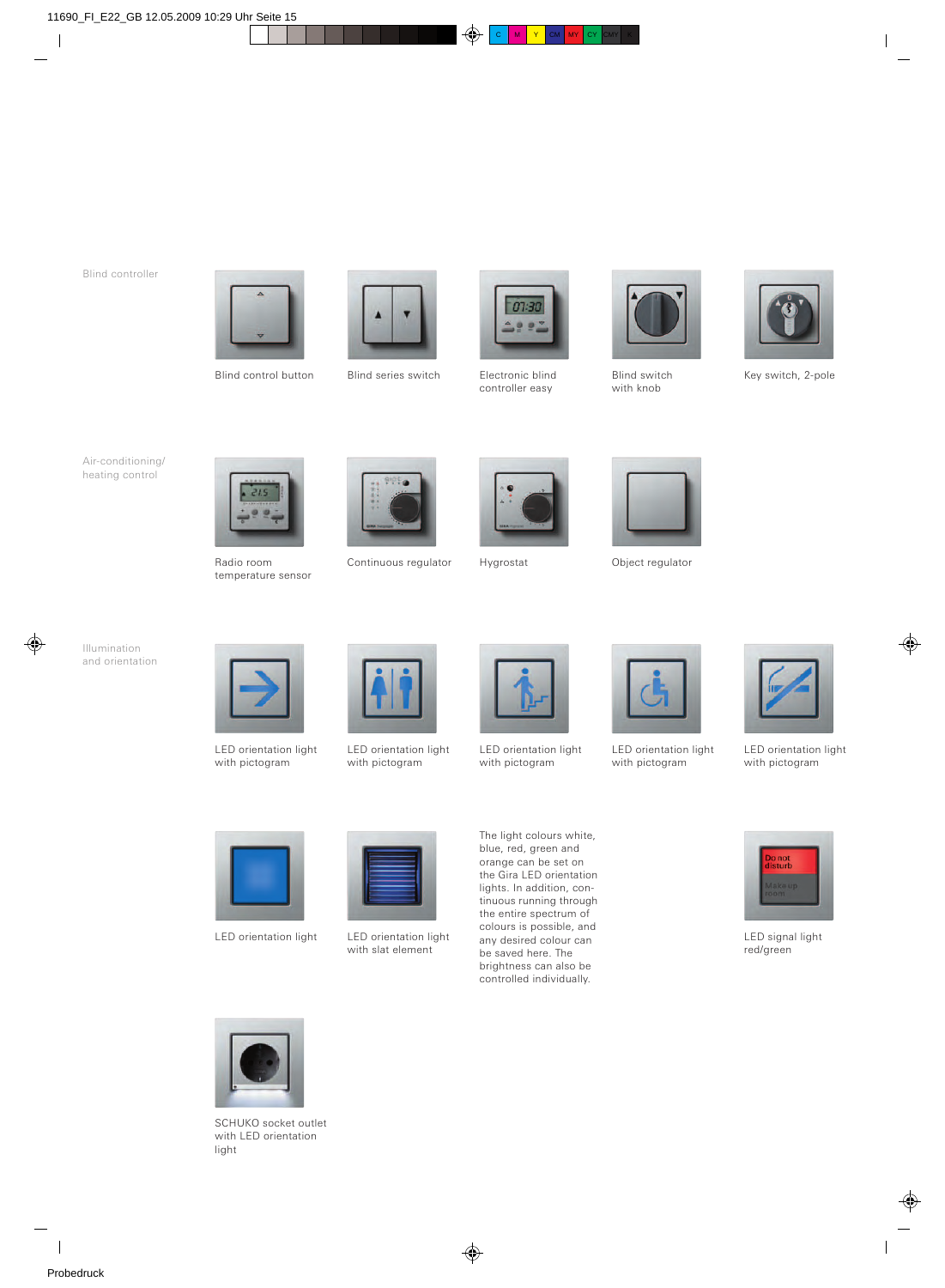Information





Info-Display 2 LED orientation light with pictogram



LED signal light red/green

Audio systems



Flush-mounted radio



Control unit M217/M218 for the Revox multiroom system



Push button sensor 2, 3-gang



IR transformer



High-end loudspeaker plug connector WBT



Stereo speaker connection box





Modular jack/ western plug







USB connection box Data cap TAE connection box Coaxial antenna



socket outlet with additional SAT connection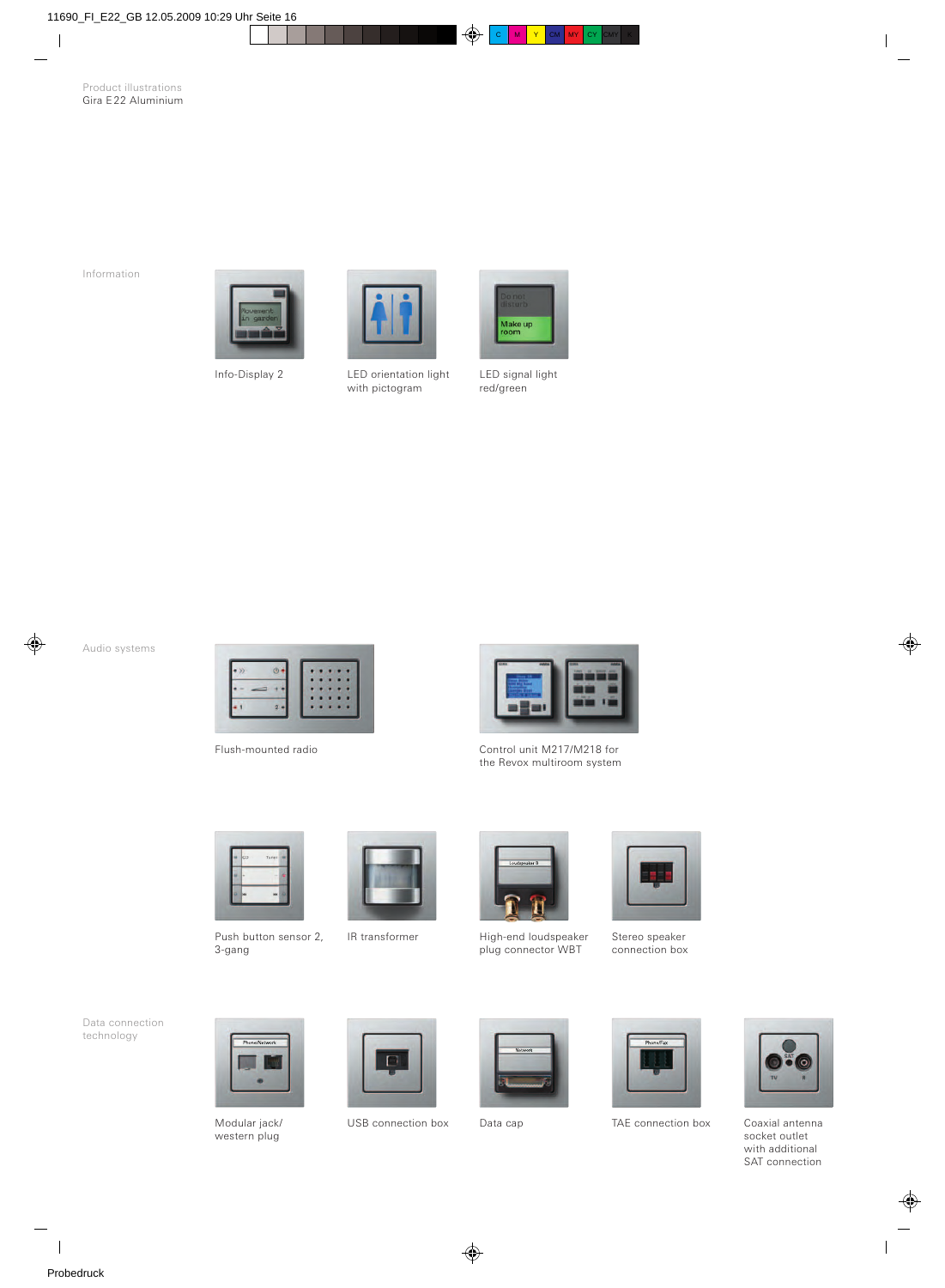Socket outlets



SCHUKO socket outlet with child protection



SCHUKO socket outlet with voltage overload protection



SCHUKO socket outlet with hinged cover



SCHUKO socket outlet with inscription space



SCHUKO socket outlet with LED orientation light

International systems



British Standard socket outlet



Socket outlet without protective contact EURO-US



Chinese socket outlet



Socket outlet with earth pin and child protection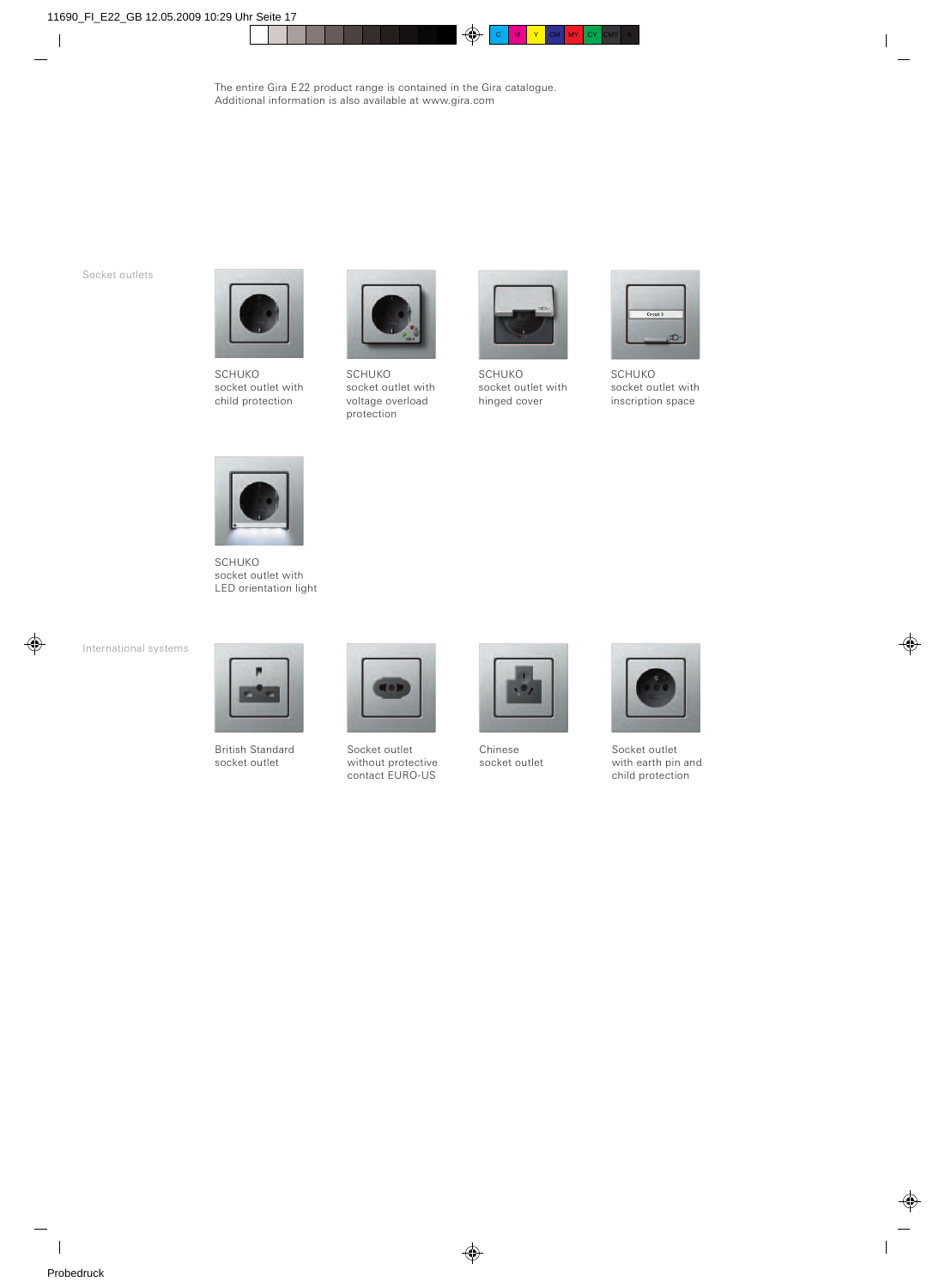### Gira E 22 installation

For installation flat on the wall, frames, flush-mounted and device boxes can be ordered either in an installation kit or as individual components. This eliminates the question of storage and the frames are protected from damage. All other information is contained in the Gira catalogue.

Installation flat on the wall in hollow walls



Produce a rectangular cut-out using the included template and mount and align the E 22 device box.

1



Screw in the E 22 device box with claws. [Mounting as with a market-standard hollow wall box.] Install the device and cover frame in the usual manner.

2



3 Finally, mount the design cover plate on the device.



4 The installation is completed.

Installation flat on the wall in masonry



1 Produce a rectangular cut-out, mount and align the E 22 flushmounted box and, for example, secure with plaster. [There are two alignment aids on the box for exactly positioning the spirit level.]







Screw in the E 22 device box with claws. [Mounting as with a market-standard hollow wall box.] The device box can be corrected by up to 3°. Install the device and cover frame in the device box in the usual manner.



4 Finally, mount the design cover plate on the device.



5 The installation is completed.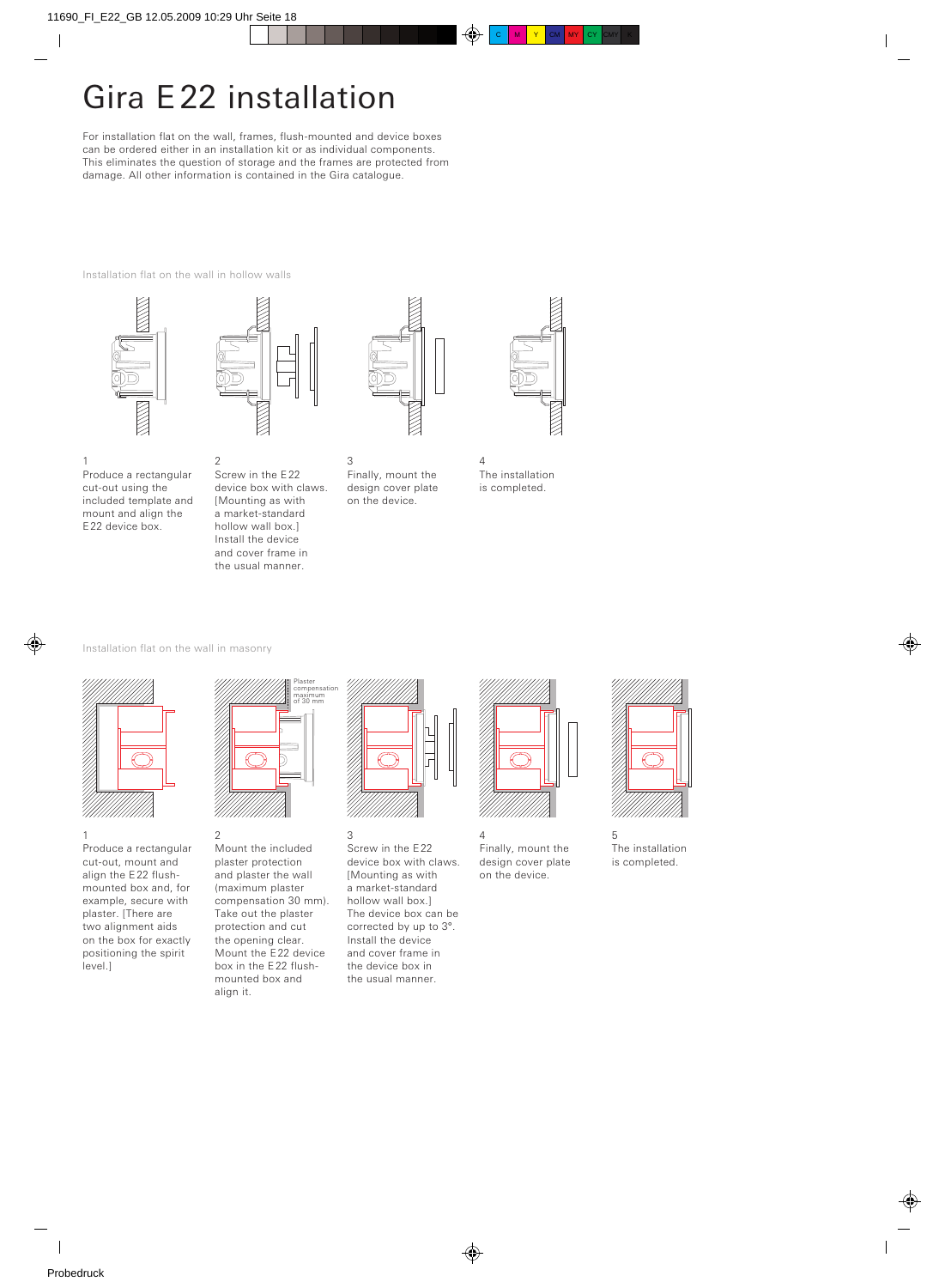Installation in a 58 mm flush-mounted box



The Gira E 22 switch range can be installed in a 58 mm flush-mounted box as accustomed.